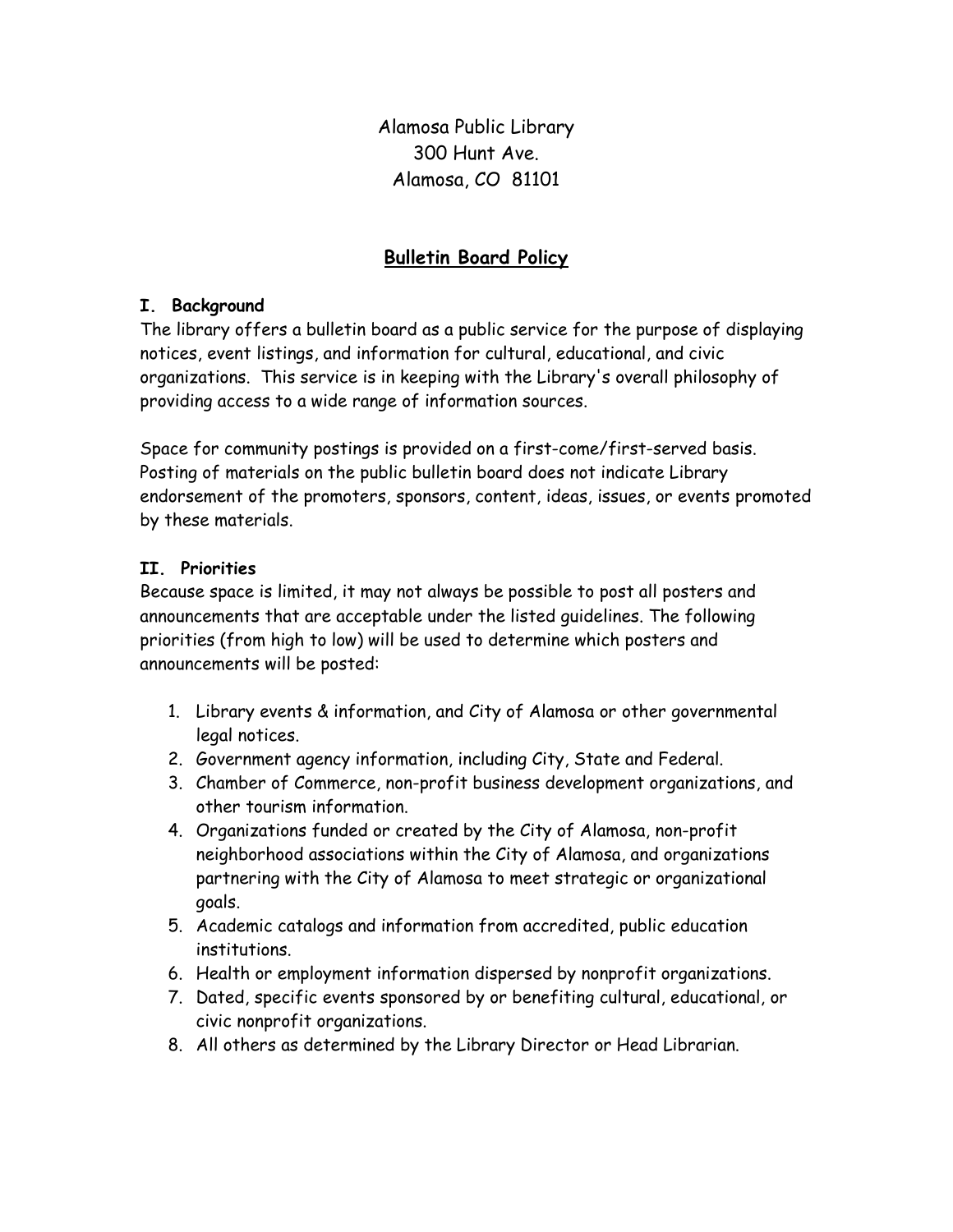## III. Guidelines

Organizations may post notices and display publications subject to the following guidelines:

- All posters and/or flyers must be submitted to the Library staff for approval prior to display. Any unauthorized items found on the bulletin board will be removed and discarded.
- Preferred size is 8  $\frac{1}{2}$ " X 11". Materials submitted should not exceed 8  $\frac{1}{2}$ " by 14" in size, although exceptions may be requested of the Library Director or Head Librarian.
- The appearance and content of the notice must be suitable for display in a public service area.
- Each posting must clearly show the name of the group or individual responsible for its content.
- Normally only one posting per group, individual, or event is permitted on any one public bulletin board at any one time.
- The library will display information for specific events no more than one month in advance of the event. Library staff will remove and discard postings after the event takes place.
- Bulletin board notices shall be dated when posted and shall be displayed for no longer than two (2) weeks.
- Long term postings (including hotlines, social service information, nonprofit newsletters, and ongoing events) will be displayed as space permits.
- Posters will be accepted which promote a particular religious, political, social, or other point of view only insofar as they are limited to informing of a particular event, public meeting, or public service.
- The Library assumes no responsibility for the preservation or protection of materials and items may be disposed of by the Library staff as needed.
- The Library Board reserves the right to remove any and all notices and accepts no responsibility for the loss, condition, or destruction of notices. Notices will not be returned.

The following items will not be accepted for posting:

- Political postings that advocate a specific party or candidate and postings that promote a stance on a public issue.
- Postings of a purely commercial nature for products or services offered by commercial, charitable enterprises, or individuals.
- Private notices or advertisements will not be posted. (Examples include "Puppies for sale", "home-based cosmetic businesses", rental announcements, etc.)
- **Requests for contributions.**